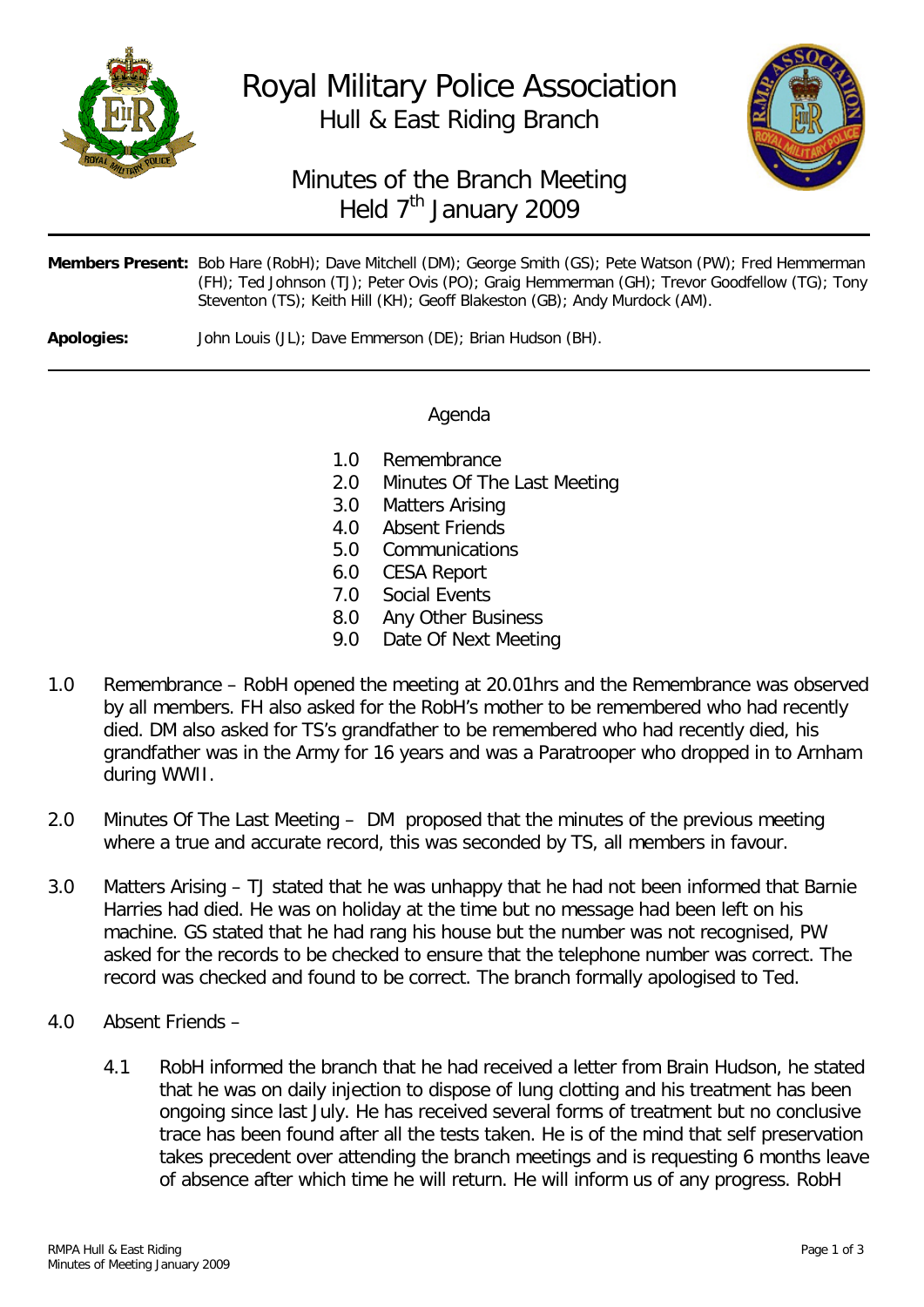stated his wife had seen Brians wife and she stated that he had been taken into Castle Hill Hospital. FH stated that he will go and see him in the morning.

- 4.2 Dave stated that he had not heard anything from Peter Emmerson.
- 5.0 Communications GS reported that he had received the following communications:
	- 5.1 Letter received from West Yorkshire Branch RMPA stating that following the death of Clive Smith on the  $4<sup>th</sup>$  December 2008, the position of Branch Secretary will be taken by Mr. Jim Naylor. Contact details supplied.
	- 5.2 GS stated that he had sent a letter of thanks to Mr. Murdock and Mr. Green at Ferrens Art Gallery for the donation received from the Remembrance Day Event.
- 6.0 CESA Report GS reported that there was no report from CESA as there had been no recent meeting, next meeting due in February.
- 7.0 Social Events DM reiterated the next event being the Ladies Evening on the 19<sup>th</sup> February 2009 at the Humberside Police Sports and Social Club, Inglmire lane, Hull. This will take the form of a buffet style supper. Please make the effort to attend, this is a social event only.
- 8.0 Any Other Business –

8.1 Website – PW reported to the branch that he was currently designing a web-site for the branch an rough copy was shown to the members and a couple of screen shots are shown in Appendix A.

9.0 The time being 20:48 hrs and there being no further business, the meeting was closed by RobH. The next meeting will be held on Wednesday  $4<sup>th</sup>$  Feb 2009 at 20.00hrs, at the Police Social Club, Inglemire Lane, Hull.

#### Agenda

- 1.0 Remembrance<br>2.0 Minutes Of The
- Minutes Of The Last Meeting
- 3.0 Communications
- 4.0 CESA Report<br>5.0 Social Events
- Social Events
- 6.0 Any Other Business
- 7.0 Date Of Next Meeting